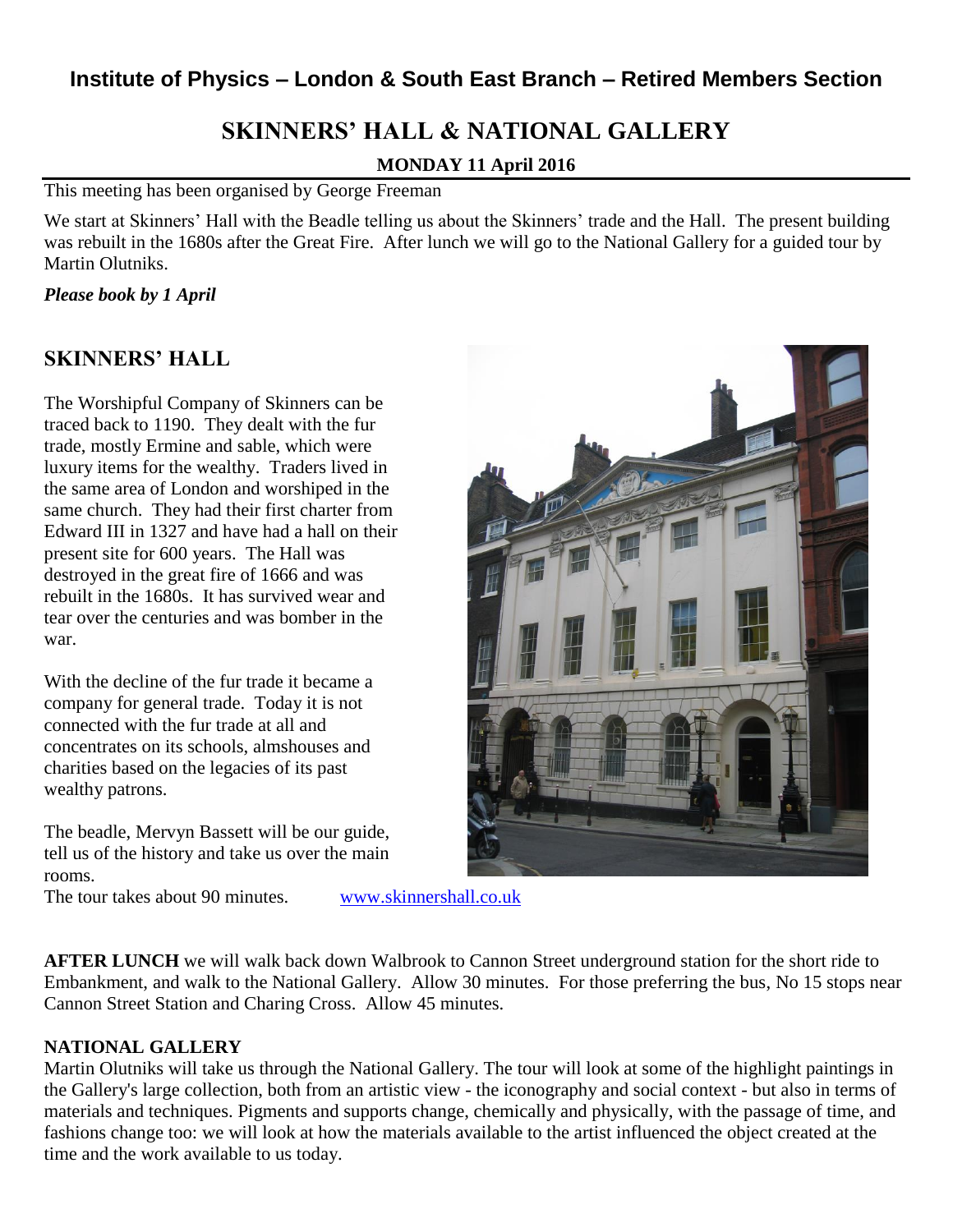### **TRAVEL**

To get to the meeting point the nearest station is the Bank underground station. If coming from Cannon Street mainline or underground, cross the road and walk up Walbrook.

**MEET** on the main, basement, floor of The Green Man, the Wetherspoon pub in the SW corner of the modern stripy building called No 1 Poultry. To reach it, take exit 9 of the Bank station as this leads you to the Green Man. From Walbrook, cross the road and enter the pub on the corner, the Green Man, at ground level and walk down stairs to the main restaurant area.

Refreshments and toilets.

**Lunch** can be taken in the Green Man or any of the various pubs and cafes in Bow Lane. I have reserved tables for us at the Green Man.

**Reassemble** on the steps of the National Gallery.

| Tour of Skinners' Hall with the Beadle |
|----------------------------------------|
|                                        |
|                                        |
|                                        |
|                                        |

LATE ARRIVALS. Phone George or Tony to find out where we are.

From the Bank, take exit 8 for Walbrook, walk down Walbrook and cross Cannon Street into Dowgate Hill. The hall is at No.8<sup>1</sup>/<sub>2</sub> and is on the right.

From Cannon Street Station (mainline or underground), leave the entrance in Cannon Street, turn left and immediately left into Dowgate Hill.

### **CONTACTS**

Before the meeting. Tony Colclough 020 8398 0766 or 07930 171 307 or [tonycolclough@tiscali.co.uk](mailto:tonycolclough@tiscali.co.uk) Or [georgefreeman@georgefreeman.force9.net](mailto:georgefreeman@georgefreeman.force9.net) 020 8979 1271

On day of visit George Freeman 07941 916 944

If you wish to join the group after the close of registration contact George Freeman to see if it is possible.

### **COSTS**

£18 each with a minimum of 15 and a maximum of 30. Refreshments at cost.